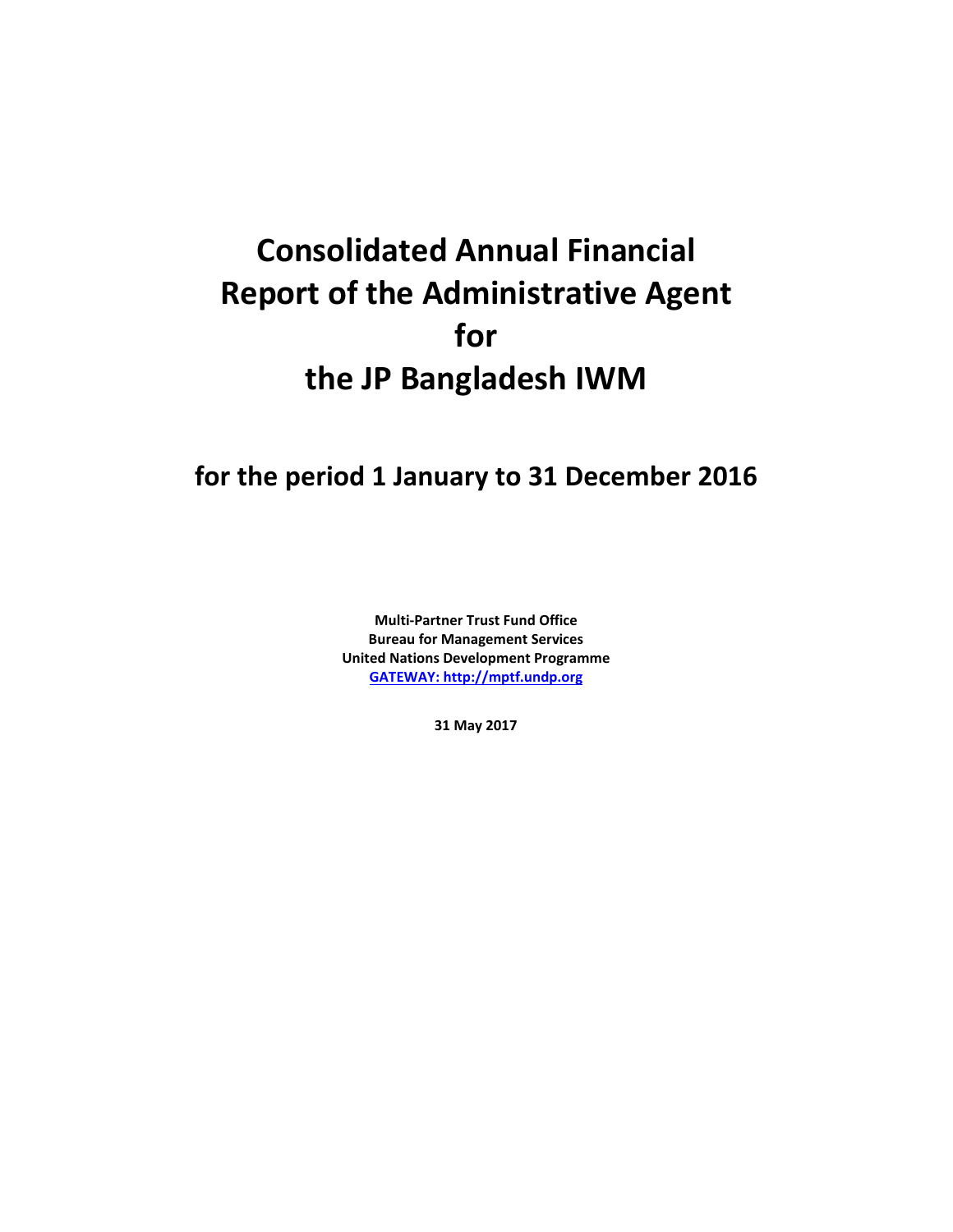JP BANGLADESH IWM CONSOLIDATED ANNUAL FINANCIAL REPORT **2016**

# **PARTICIPATING ORGANIZATIONS CONTRIBUTORS**



International Labour Organization





NETHERLANDS, Government of



United Nations Development Programme



World Food Programme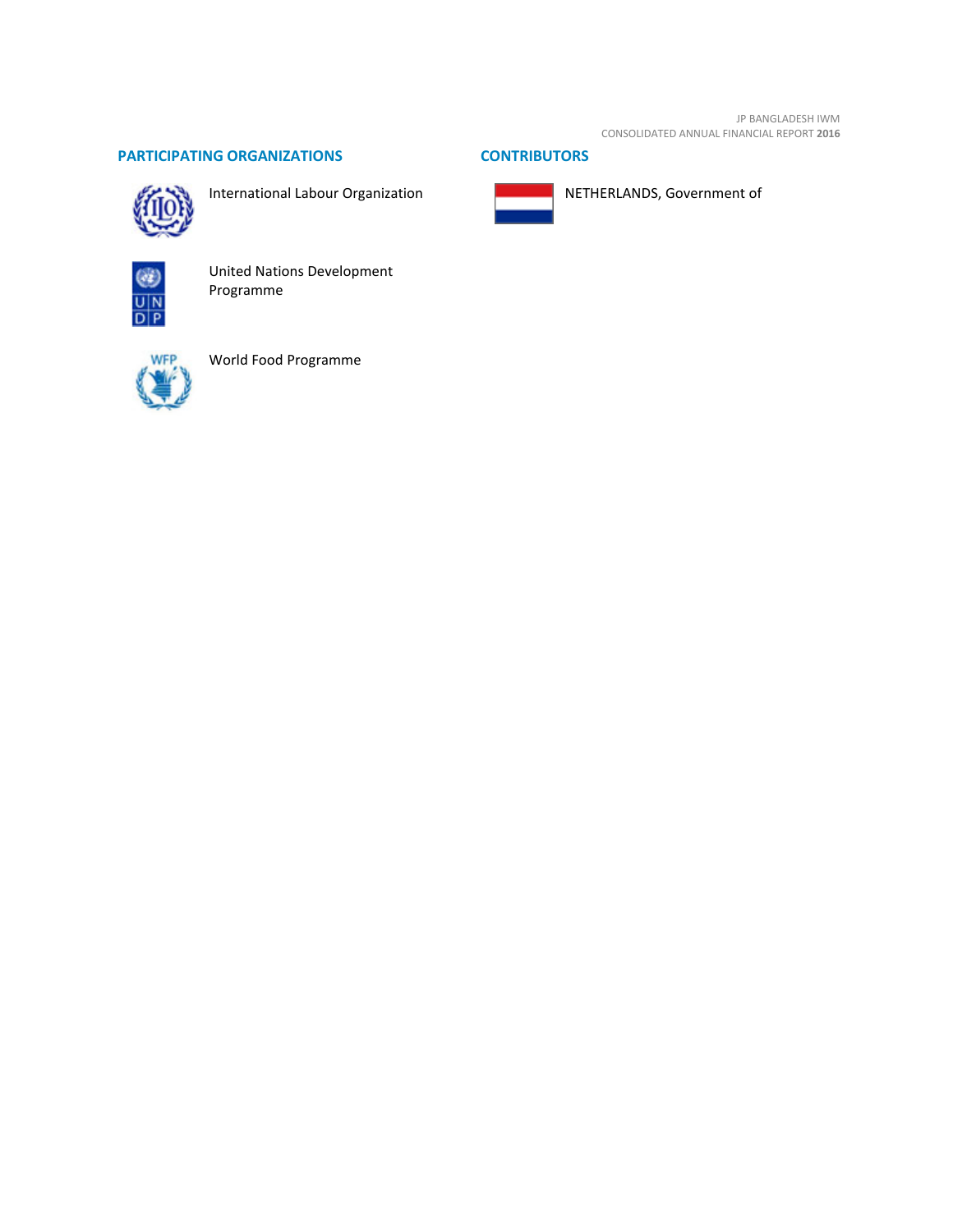Amount approved by the Steering Committee for a project/programme.

# **Approved Project/Programme**

A project/programme including budget, etc., that is approved by the Steering Committee for fund allocation purposes.

# **Contributor Commitment**

Amount(s) committed by a donor to a Fund in a signed Standard Administrative Arrangement with the UNDP Multi-Partner Trust Fund Office (MPTF Office), in its capacity as the Administrative Agent. A commitment may be paid or pending payment.

# **Contributor Deposit**

Cash deposit received by the MPTF Office for the Fund from a contributor in accordance with a signed Standard Administrative Arrangement.

#### **Delivery Rate**

The percentage of funds that have been utilized, calculated by comparing expenditures reported by a Participating Organization against the 'net funded amount'.

# **Indirect Support Costs**

A general cost that cannot be directly related to any particular programme or activity of the Participating Organizations. UNDG policy establishes a fixed indirect cost rate of 7% of programmable costs.

# **Net Funded Amount**

Amount transferred to a Participating Organization less any refunds transferred back to the MPTF Office by a Participating Organization.

# **Participating Organization**

A UN Organization or other inter-governmental Organization that is an implementing partner in a Fund, as represented by signing a Memorandum of Understanding (MOU) with the MPTF Office for a particular Fund.

# **Project Expenditure**

The sum of expenses and/or expenditure reported by all Participating Organizations for a Fund irrespective of which basis of accounting each Participating Organization follows for donor reporting.

# **Project Financial Closure**

A project or programme is considered financially closed when all financial obligations of an operationally completed project or programme have been settled, and no further financial charges may be incurred.

# **Project Operational Closure**

A project or programme is considered operationally closed when all programmatic activities for which Participating Organization(s) received funding have been completed.

# **Project Start Date**

Date of transfer of first instalment from the MPTF Office to the Participating Organization.

### **Total Approved Budget**

This represents the cumulative amount of allocations approved by the Steering Committee.

# **US Dollar Amount**

The financial data in the report is recorded in US Dollars and due to rounding off of numbers, the totals may not add up.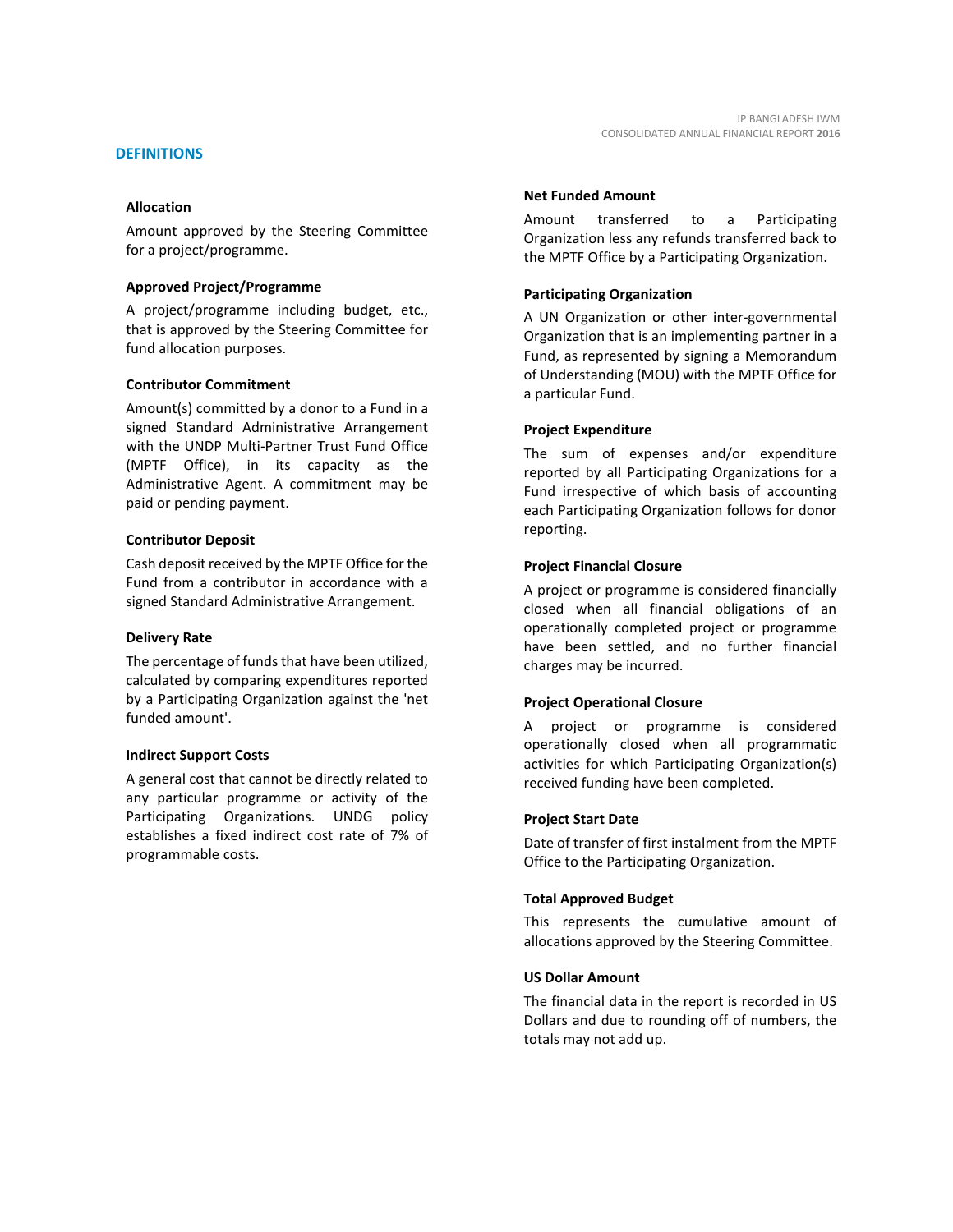#### JP BANGLADESH IWM CONSOLIDATED ANNUAL FINANCIAL REPORT **2016**

**TABLE OF CONTENTS**\* Page numbers may vary based on a fund data, please adjust accordingly...

| Introduction 1 1 |  |
|------------------|--|
|                  |  |
|                  |  |
|                  |  |
|                  |  |
|                  |  |
|                  |  |
|                  |  |
|                  |  |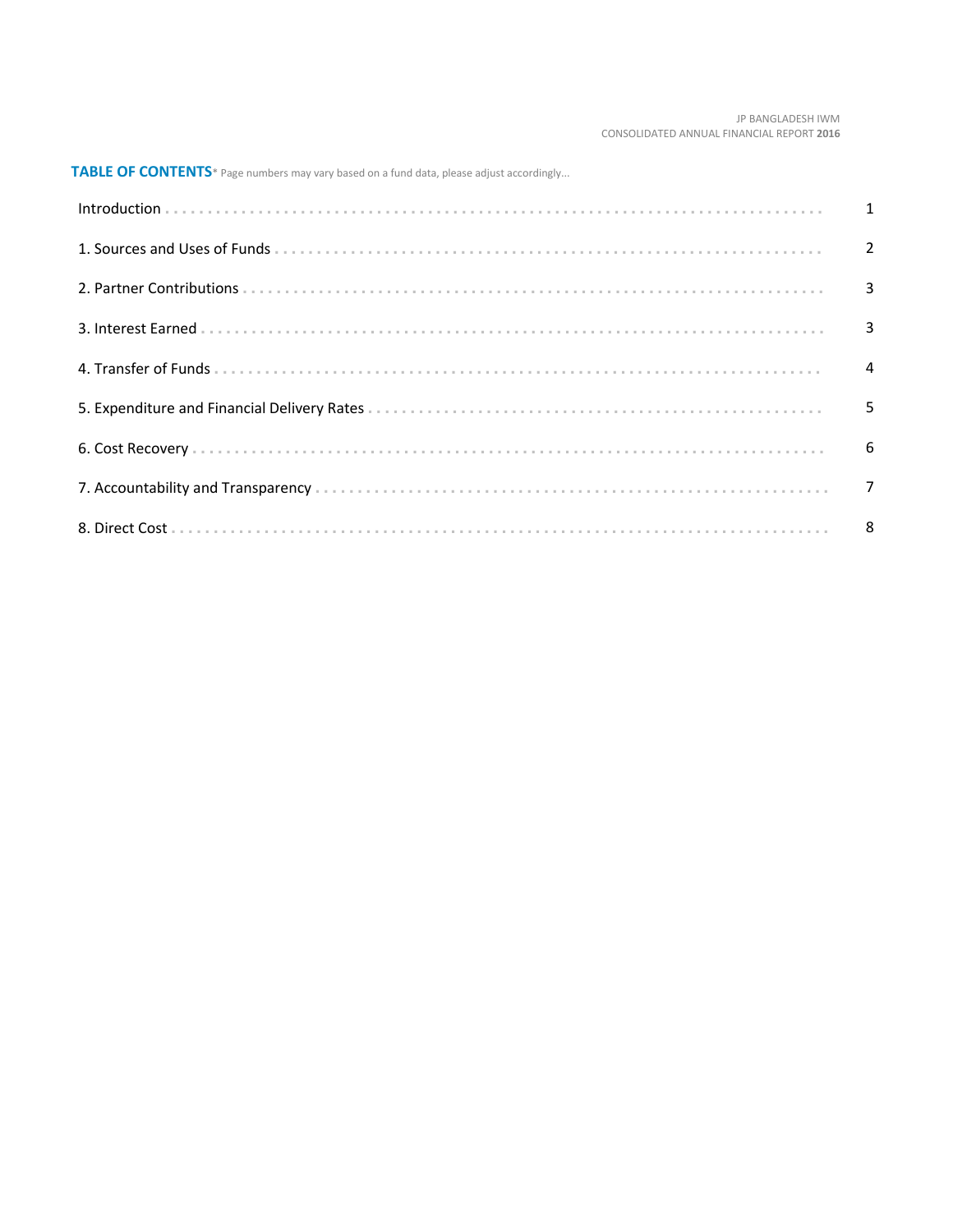### **INTRODUCTION**

This Consolidated Annual Financial Report of the **JP Bangladesh IWM** is prepared by the United Nations Development Programme (UNDP) Multi-Partner Trust Fund Office (MPTF Office) in fulfillment of its obligations as Administrative Agent, as per the terms of Reference (TOR), the Memorandum of Understanding (MOU) signed between the UNDP MPTF Office and the Participating Organizations, and the Standard Administrative Arrangement (SAA) signed with contributors.

The MPTF Office, as Administrative Agent, is responsible for concluding an MOU with Participating Organizations and SAAs with contributors. It receives, administers and

manages contributions, and disburses these funds to the Participating Organizations. The Administrative Agent prepares and submits annual consolidated financial reports, as well as regular financial statements, for transmission to contributors.

This consolidated financial report covers the period 1 January to 31 December **2016** and provides financial data on progress made in the implementation of projects of the **JP Bangladesh IWM**. It is posted on the MPTF Office GATEWAY [\(http://mptf.undp.org/factsheet/fund/JBD30\)](http://mptf.undp.org/factsheet/fund/JBD30).

The financial data in the report is recorded in US Dollars and due to rounding off of numbers, the totals may not add up.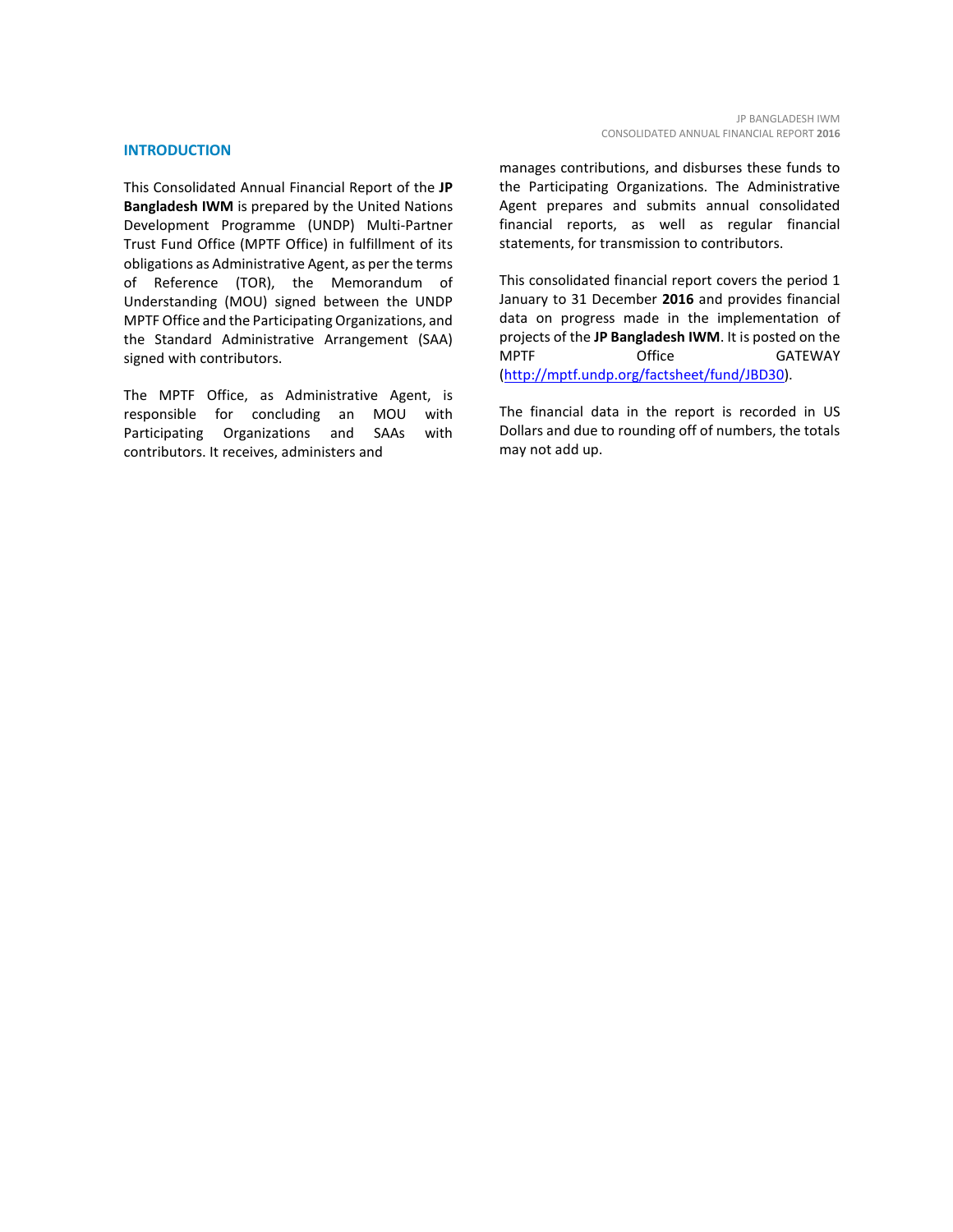#### **2016 FINANCIAL PERFORMANCE**

This chapter presents financial data and analysis of the **JP Bangladesh IWM** using the pass-through funding modality as of 31 December **2016**. Financial information for this Fund is also available on the MPTF Office GATEWAY, at the following address: [http://mptf.undp.org/factsheet/fund/JBD30.](http://mptf.undp.org/factsheet/fund/JBD30) 

# **1. SOURCES AND USES OF FUNDS**

As of 31 December **2016**, 1 contributors deposited US\$ **7,828,817** in contributions and US\$ **5,473** was earned in interest.

The cumulative source of funds was US\$ **7,834,290**.

Of this amount, US\$ **7,746,677** has been net funded to **3** Participating Organizations, of which US\$ **7,492,279** has been reported as expenditure. The Administrative Agent fee has been charged at the approved rate of 1% on deposits and amounts to US\$ **78,288**. Table 1 provides an overview of the overall sources, uses, and balance of the **JP Bangladesh IWM** as of 31 December 2016.

# **Table 1. Financial Overview, as of 31 December 2016 (in US Dollars)**

|                                                           | Annual 2015 | Annual 2016 | <b>Cumulative</b> |
|-----------------------------------------------------------|-------------|-------------|-------------------|
| <b>Sources of Funds</b>                                   |             |             |                   |
| Contributions from donors                                 |             |             | 7,828,817         |
| Fund Earned Interest and Investment Income                | 27          | 61          | 5,473             |
| Interest Income received from Participating Organizations |             |             |                   |
| Refunds by Administrative Agent to Contributors           |             |             |                   |
| Fund balance transferred to another MDTF                  |             |             |                   |
| Other Income                                              |             |             |                   |
| <b>Total: Sources of Funds</b>                            | 27          | 61          | 7,834,290         |
| <b>Use of Funds</b>                                       |             |             |                   |
| Transfers to Participating Organizations                  |             |             | 7,750,529         |
| Refunds received from Participating Organizations         |             | (3,852)     | (3,852)           |
| <b>Net Funded Amount</b>                                  |             | (3,852)     | 7,746,677         |
| <b>Administrative Agent Fees</b>                          |             |             | 78,288            |
| Direct Costs: (Steering Committee, Secretariatetc.)       |             |             |                   |
| <b>Bank Charges</b>                                       | 0           | 0           | 96                |
| Other Expenditures                                        |             |             |                   |
| <b>Total: Uses of Funds</b>                               | 0           | (3,852)     | 7,825,061         |
| Change in Fund cash balance with Administrative Agent     | 26          | 3,912       | 9,229             |
| Opening Fund balance (1 January)                          | 5,290       | 5,317       |                   |
| <b>Closing Fund balance (31 December)</b>                 | 5,317       | 9,229       | 9,229             |
| Net Funded Amount                                         |             | (3,852)     | 7,746,677         |
| Participating Organizations' Expenditure                  | 1,463,323   | (179, 152)  | 7,492,279         |
| <b>Balance of Funds with Participating Organizations</b>  |             |             | 254,398           |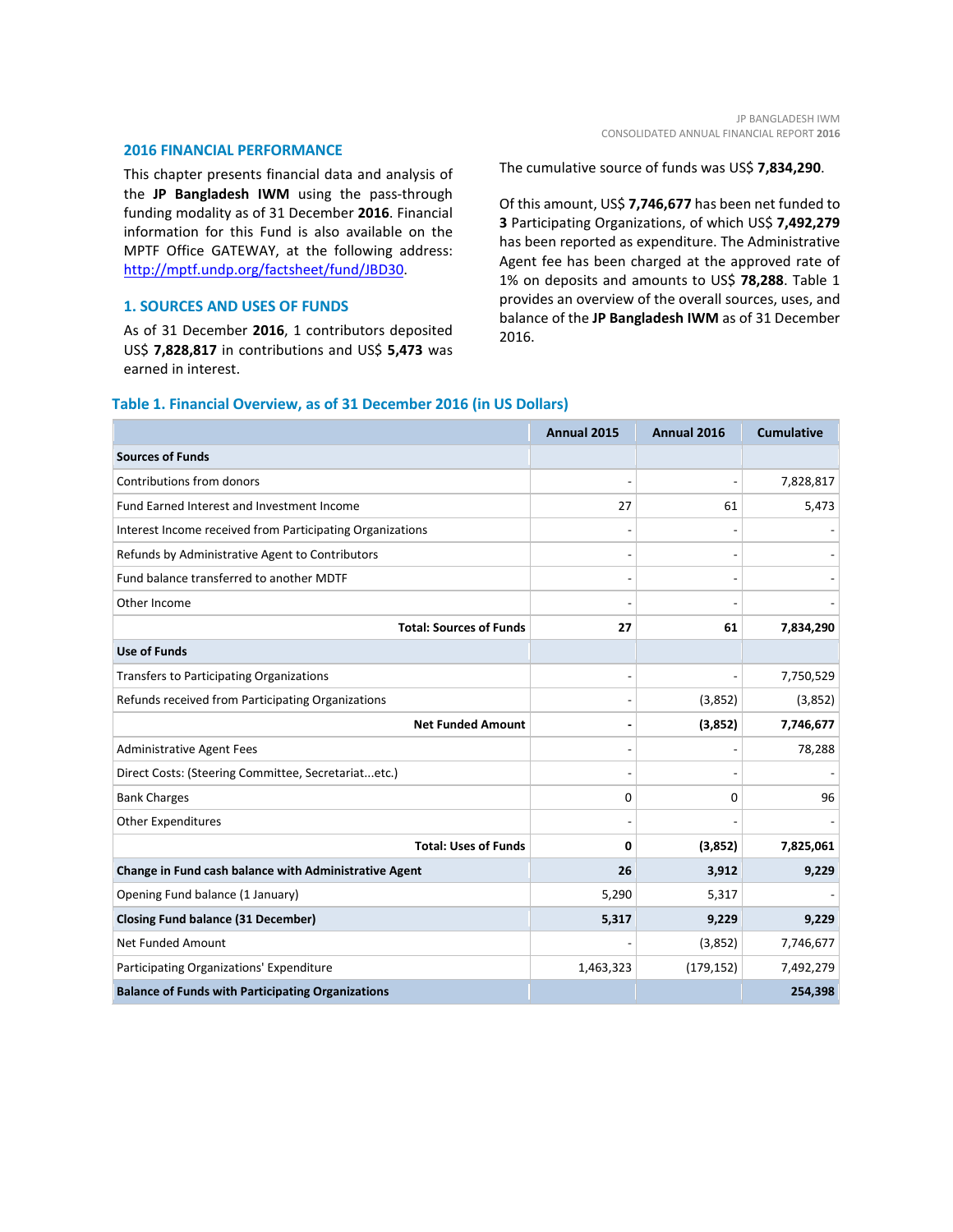# **2. PARTNER CONTRIBUTIONS**

Table 2 provides information on cumulative contributions received from all contributors to this Fund as of 31 December **2016**.

The **JP Bangladesh IWM** is currently being financed by **1** contributors, as listed in the table below.

The table below includes commitments made up to 31 December **2016** through signed Standard Administrative Agreements, and deposits made through **2016**. It does not include commitments that were made to the fund beyond **2016**.

# **Table 2. Contributors' Commitments and Deposits, as of 31 December 2016 (in US Dollars)**

| <b>Contributors</b>        | <b>Total Commitments</b> | <b>Prior Years</b><br>as of 31-Dec-2015 Deposits | <b>Current Year</b><br>Jan-Dec-2016 Deposits Total Deposits |           |
|----------------------------|--------------------------|--------------------------------------------------|-------------------------------------------------------------|-----------|
| NETHERLANDS, Government of | 7.828.817                | 7.828.817                                        | -                                                           | 7,828,817 |
| <b>Grand Total</b>         | 7,828,817                | 7,828,817                                        |                                                             | 7.828.817 |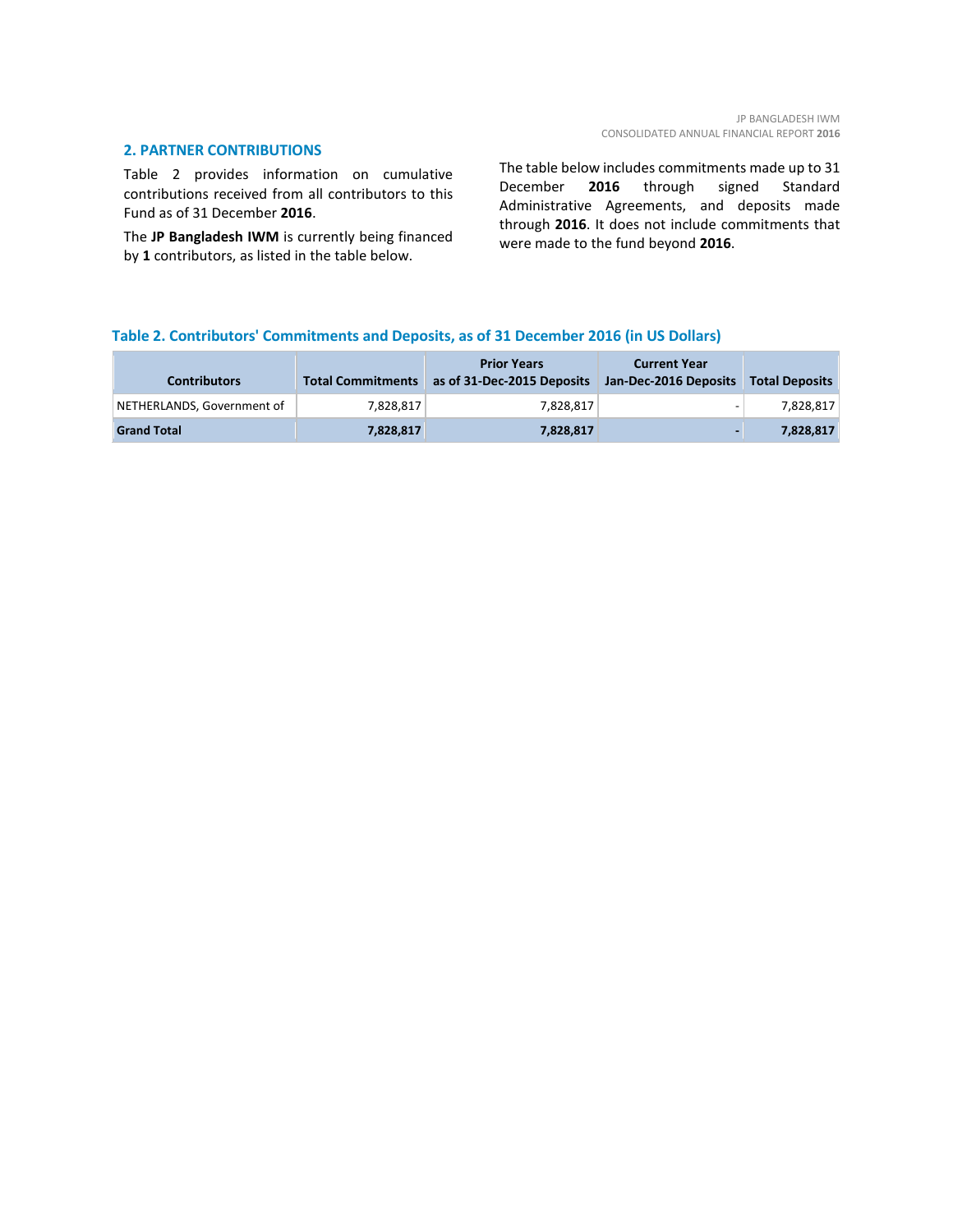# **3. INTEREST EARNED**

Interest income is earned in two ways: 1) on the balance of funds held by the Administrative Agent (Fund earned interest), and 2) on the balance of funds held by the Participating Organizations (Agency earned interest) where their Financial Regulations and Rules allow return of interest to the AA.

As of 31 December **2016**, Fund earned interest amounts to US\$ **5,473**.

Details are provided in the table below.

# **Table 3. Sources of Interest and Investment Income, as of 31 December 2016 (in US Dollars)**

| <b>Interest Earned</b>                     | <b>Prior Years</b><br>as of 31-Dec-2015 | <b>Current Year</b><br><b>Jan-Dec-2016</b> | <b>Total</b> |
|--------------------------------------------|-----------------------------------------|--------------------------------------------|--------------|
| <b>Administrative Agent</b>                |                                         |                                            |              |
| Fund Earned Interest and Investment Income | 5,412                                   | 61                                         | 5,473        |
| <b>Total: Fund Earned Interest</b>         | 5,412                                   | 61                                         | 5,473        |
| <b>Participating Organization</b>          |                                         |                                            |              |
| <b>Total: Agency earned interest</b>       |                                         |                                            |              |
| <b>Grand Total</b>                         | 5,412                                   | 61                                         | 5,473        |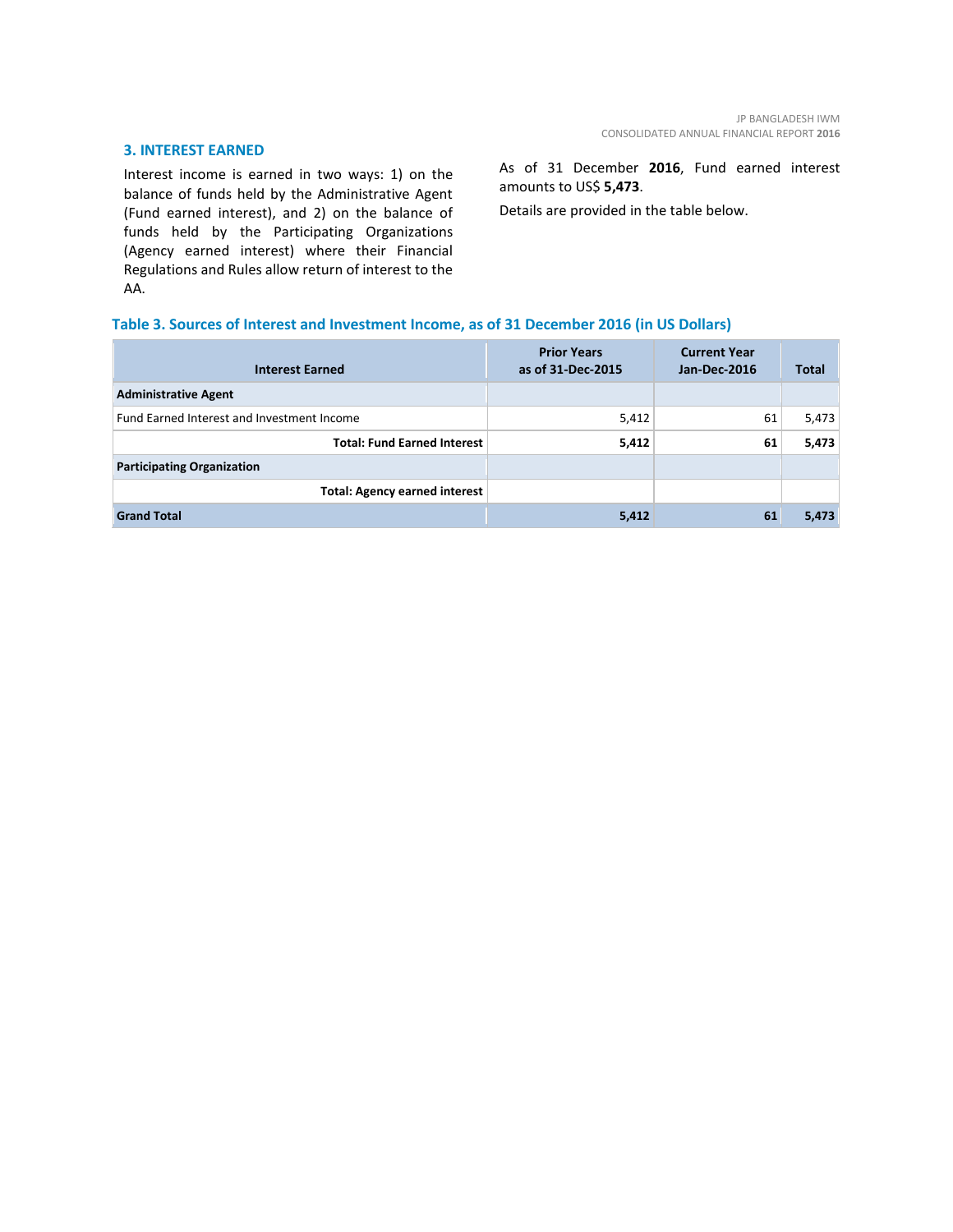# **4. TRANSFER OF FUNDS**

Allocations to Participating Organizations are approved by the Steering Committee and disbursed by the Administrative Agent. As of 31 December **2016**, the AA has transferred US\$ **7,750,529** to **3** Participating Organizations (see list below).

# **4.1 TRANSFER BY PARTICIPATING ORGANIZATION**

Table 4 provides additional information on the refunds received by the MPTF Office, and the net funded amount for each of the Participating Organizations.

# **Table 4. Transfer, Refund, and Net Funded Amount by Participating Organization, as of 31 December 2016 (in US Dollars)**

| Participating<br>Organization | Prior Years as of 31-Dec-2015 |                |                   | <b>Current Year Jan-Dec-2016</b> |                |                   | Total            |                |                   |
|-------------------------------|-------------------------------|----------------|-------------------|----------------------------------|----------------|-------------------|------------------|----------------|-------------------|
|                               | <b>Transfers</b>              | <b>Refunds</b> | <b>Net Funded</b> | <b>Transfers</b>                 | <b>Refunds</b> | <b>Net Funded</b> | <b>Transfers</b> | <b>Refunds</b> | <b>Net Funded</b> |
| ILO                           | 250,070                       |                | 250,070           |                                  | (3,852)        | (3,852)           | 250.070          | (3,852)        | 246,218           |
| <b>UNDP</b>                   | 4,491,514                     |                | 4,491,514         |                                  |                |                   | 4,491,514        |                | 4,491,514         |
| <b>WFP</b>                    | 3,008,945                     |                | 3,008,945         |                                  |                |                   | 3,008,945        |                | 3,008,945         |
| <b>Grand Total</b>            | 7,750,529                     |                | 7,750,529         |                                  | (3,852)        | (3,852)           | 7,750,529        | (3,852)        | 7,746,677         |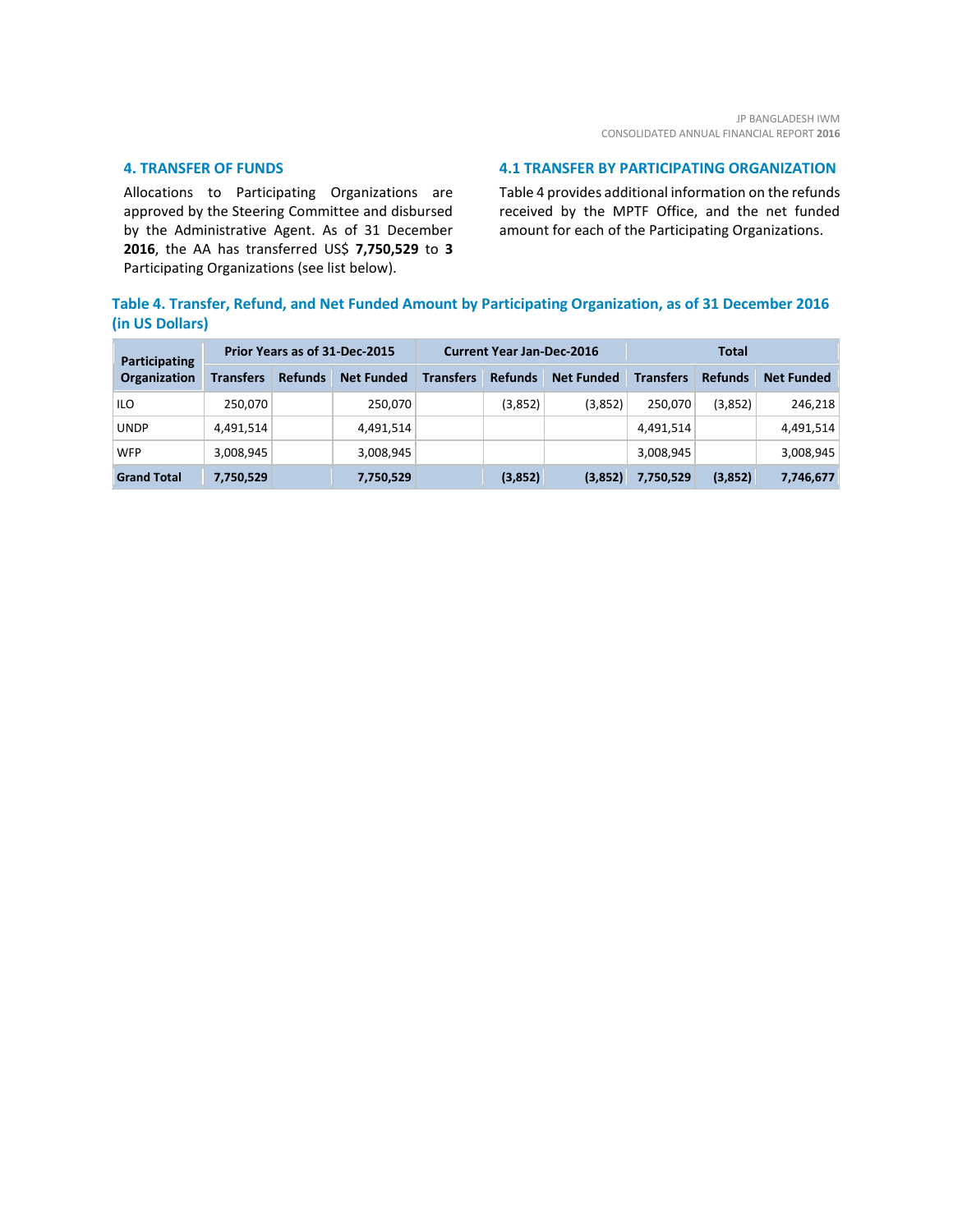# **5. EXPENDITURE AND FINANCIAL DELIVERY RATES**

All final expenditures reported for the year **2016** were submitted by the Headquarters of the Participating Organizations. These were consolidated by the MPTF Office.

Project expenditures are incurred and monitored by each Participating Organization, and are reported as per the agreed upon categories for inter-agency harmonized reporting. The reported expenditures were submitted via the MPTF Office's online expenditure reporting tool. The **2016** expenditure data has been posted on the MPTF Office GATEWAY at [http://mptf.undp.org/factsheet/fund/JBD30.](http://mptf.undp.org/factsheet/fund/JBD30)

#### JP BANGLADESH IWM CONSOLIDATED ANNUAL FINANCIAL REPORT **2016**

**5.1 EXPENDITURE REPORTED BY PARTICIPATING ORGANIZATION**

In **2016**, US\$ **(3,852)** was net funded to Participating Organizations, and US\$ **(179,152)** was reported in expenditure.

As shown in table below, the cumulative net funded amount is US\$ **7,746,677** and cumulative expenditures reported by the Participating Organizations amount to US\$ **7,492,279**. This equates to an overall Fund expenditure delivery rate of **97** percent.

# **Table 5.1 Net Funded Amount, Reported Expenditure, and Financial Delivery by Participating Organization, as of 31 December 2016 (in US Dollars)**

|                               |                           |                                    | <b>Expenditure</b>                      |                                            |                   |                           |
|-------------------------------|---------------------------|------------------------------------|-----------------------------------------|--------------------------------------------|-------------------|---------------------------|
| Participating<br>Organization | Approved<br><b>Amount</b> | <b>Net Funded</b><br><b>Amount</b> | <b>Prior Years</b><br>as of 31-Dec-2015 | <b>Current Year</b><br><b>Jan-Dec-2016</b> | <b>Cumulative</b> | <b>Delivery Rate</b><br>% |
| ILO.                          | 250,070                   | 246.218                            | 246.218                                 |                                            | 246.218           | 100.00                    |
| <b>UNDP</b>                   | 4,491,514                 | 4,491,514                          | 4,348,289                               | (179, 152)                                 | 4,169,137         | 92.82                     |
| <b>WFP</b>                    | 3,008,945                 | 3,008,945                          | 3,076,924                               |                                            | 3,076,924         | 102.26                    |
| <b>Grand Total</b>            | 7,750,529                 | 7,746,677                          | 7,671,431                               | (179, 152)                                 | 7,492,279         | 96.72                     |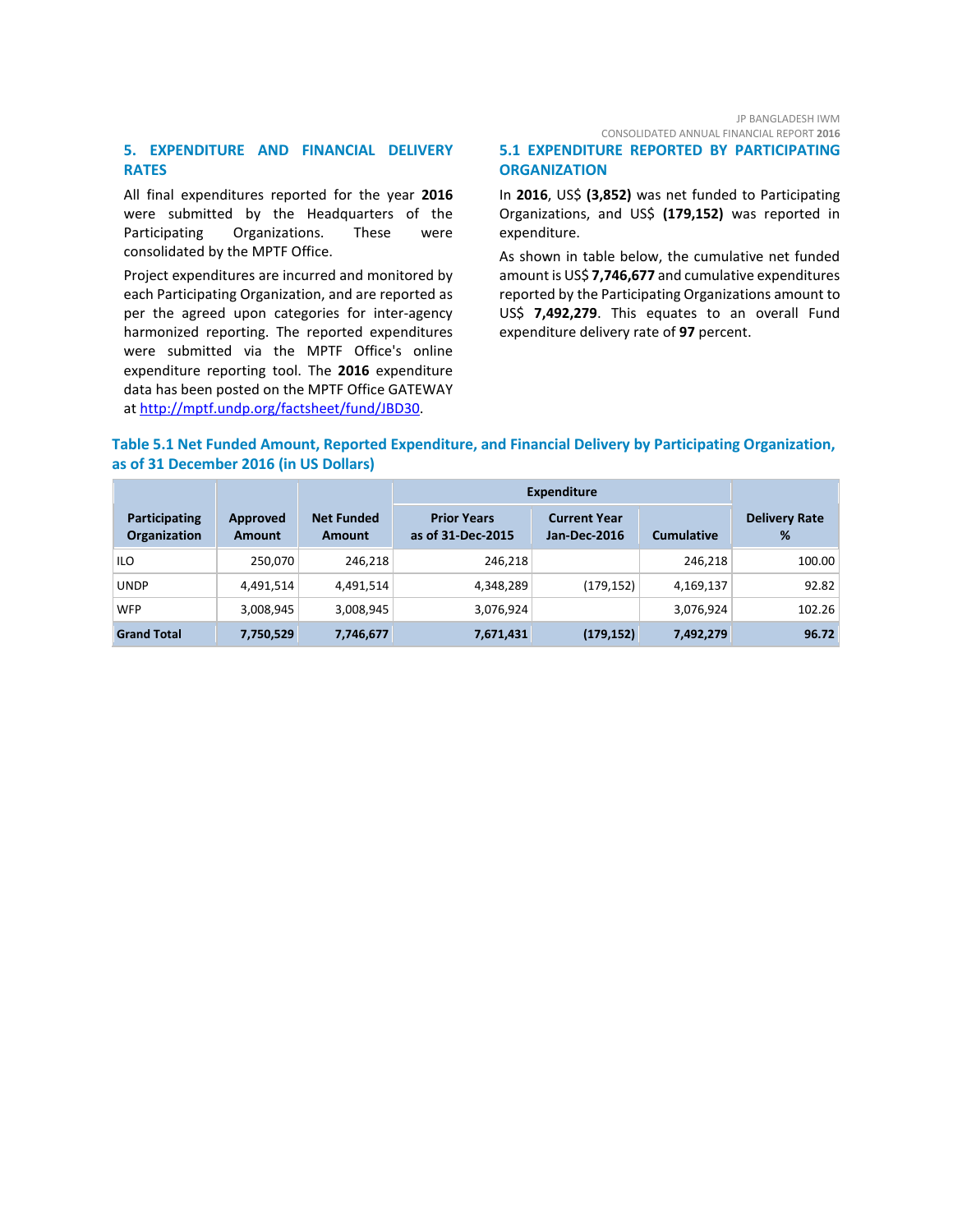# **5.2 EXPENDITURE REPORTED BY CATEGORY**

Project expenditures are incurred and monitored by each Participating Organization and are reported as per the agreed categories for inter-agency harmonized reporting. In 2006 the UN Development Group (UNDG) established six categories against which UN entities must report inter-agency project expenditures. Effective 1 January 2012, the UN Chief Executive Board (CEB) modified these categories as a result of IPSAS adoption to comprise eight categories. All expenditure incurred prior to 1 January 2012 have been reported in the old categories; post 1 January 2012 all expenditure are reported in the new eight categories. See table below.

# **2012 CEB Expense Categories**

- 1. Staff and personnel costs
- 2. Supplies, commodities and materials
- 3. Equipment, vehicles, furniture and depreciation
- 4. Contractual services
- 5. Travel
- 6. Transfers and grants
- 7. General operating expenses
- 8. Indirect costs

\_\_\_\_\_\_\_\_\_\_\_\_\_\_\_\_\_\_\_\_\_\_

# **Table 5.2 Expenditure by UNDG Budget Category, as of 31 December 2016 (in US Dollars)**

|                                           | <b>Expenditure</b>                      |                                            |              |                                                     |  |
|-------------------------------------------|-----------------------------------------|--------------------------------------------|--------------|-----------------------------------------------------|--|
| Category                                  | <b>Prior Years</b><br>as of 31-Dec-2015 | <b>Current Year</b><br><b>Jan-Dec-2016</b> | <b>Total</b> | <b>Percentage of Total</b><br><b>Programme Cost</b> |  |
| Staff & Personnel Cost (New)              | 295,583                                 | 7,096                                      | 302,678      | 4.32                                                |  |
| Suppl, Comm, Materials (New)              | 1,890,912                               |                                            | 1,890,912    | 27.01                                               |  |
| Equip, Veh, Furn, Depn (New)              | 18,528                                  |                                            | 18,528       | 0.26                                                |  |
| Contractual Services (New)                | 4,455,823                               | (178, 326)                                 | 4,277,497    | 61.09                                               |  |
| Travel (New)                              | 34,596                                  |                                            | 34,596       | 0.49                                                |  |
| Transfers and Grants (New)                | 357,517                                 | 257                                        | 357,774      | 5.11                                                |  |
| <b>General Operating (New)</b>            | 116,435                                 | 3,544                                      | 119,978      | 1.71                                                |  |
| <b>Programme Costs Total</b>              | 7,169,392                               | (167, 430)                                 | 7,001,962    | 100.00                                              |  |
| <sup>1</sup> Indirect Support Costs Total | 502,039                                 | (11, 722)                                  | 490,316      | 7.00                                                |  |
| <b>Total</b>                              | 7,671,431                               | (179, 152)                                 | 7,492,279    |                                                     |  |

**<sup>1</sup> Indirect Support Costs** charged by Participating Organization, based on their financial regulations, can be deducted upfront or at a later stage during implementation. The percentage may therefore appear to exceed the 7% agreed-upon for on-going projects. Once projects are financially closed, this number is not to exceed 7%.